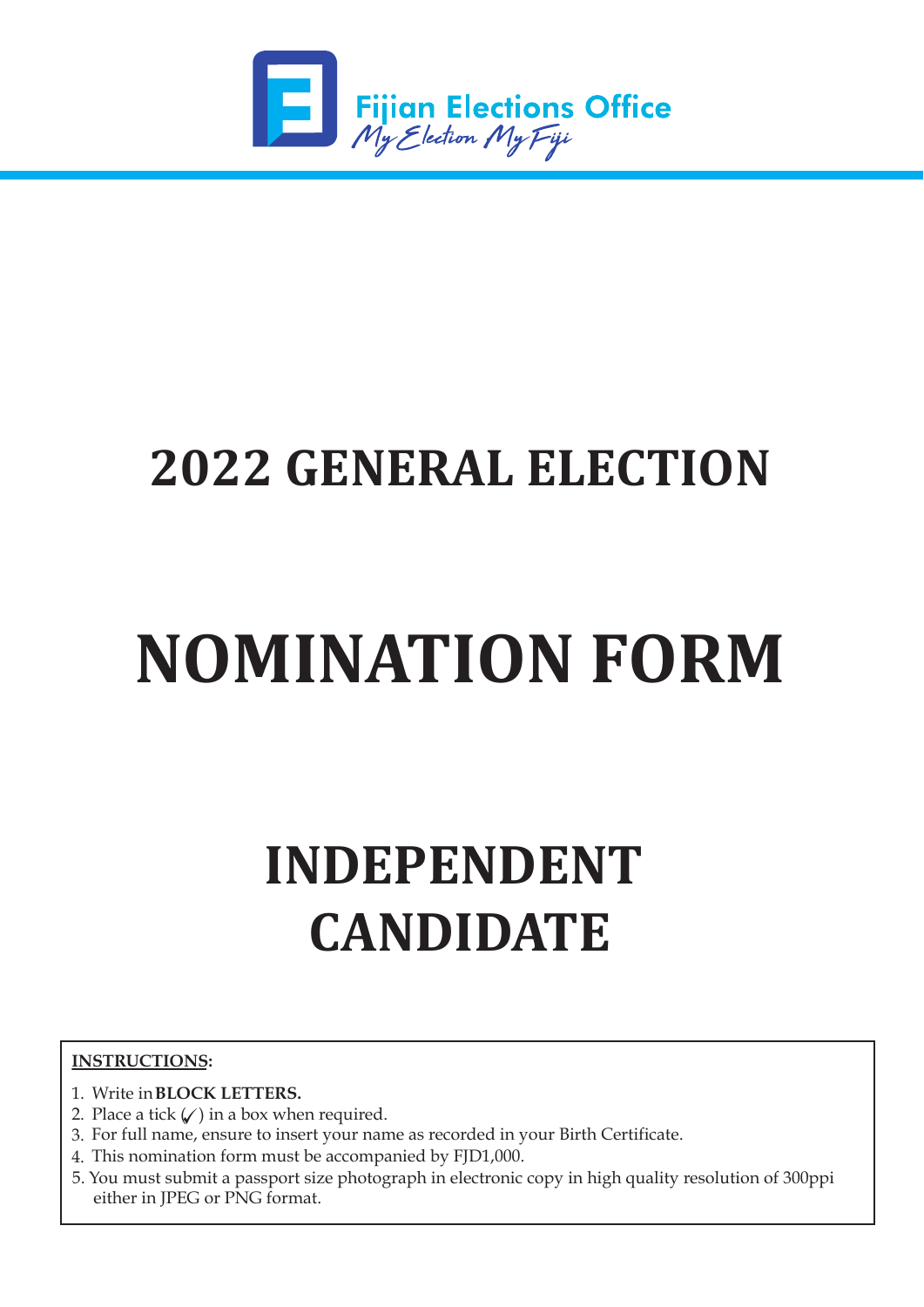### **INDEPENDENT CANDIDATE NOMINATION**

### **INSTRUCTION:**

1. WRITE IN BLOCK LETTERS USING A BLACK OR BLUE PEN

2. PLACE A TICK  $(\checkmark)$  on the declaration box to confirm your declaration

3. FULL NAME SHOULD BE THE NAME AS STATED IN THE BIRTH CERTIFICATE.

*Place a Passport Size Photo Here*

| <b>Candidate Details</b>   |                        |
|----------------------------|------------------------|
| <b>Full Name</b>           |                        |
| <b>Residential Address</b> |                        |
| <b>Occupation</b>          |                        |
| <b>Voter Number</b>        | <b>Passport Number</b> |

I consent to be a candidate for the 2022 General Election.

### **I declare that to the best of my knowledge and belief that:**

- I am a citizen of Fiji and I do not hold citizenship of any other country;
- I am registered in the Register of Voters;

I have been ordinarily resident in Fiji for at least 2 years immediately before being nominated;

- I am not an undischarged bankrupt;
- I am not a member of the Electoral Commission, and I have not been a member of that Commission at any time during the 4 years immediately before being nominated;
- I am not subject to a sentence of imprisonment when nominated;
- I have not, at any time during the 8 years immediately before being nominated, been convicted of any offence under any law for which the maximum penalty is a term of imprisonment of 12 months or more;  $\Box$  I have not been found guilty of any offence under a law relating to elections, registration of political
- parties or registration of voters, including any offence prescribed under the Electoral Act, 2014;
- I am qualified under the Constitution and the Electoral Act, 2014 to be elected as a member of Parliament in the election to which the nomination relates. I do not intend to be nominated as a Party candidate for any other Political Party in the election to which the nomination relates; and

I confirm that the nomination is accompanied by FJD 1,000, a passport size photograph as required by the Supervisor of Elections and a statement of demonstrated support from at least 1,000 registerd voters.

I solemnly and sincerely declare and affirm the above as true.

| Declared at                                                                        |                        |
|------------------------------------------------------------------------------------|------------------------|
|                                                                                    |                        |
| 20 before me and I certify that the declaration<br>was read over in the            |                        |
| language to the declarant who appeared fully to<br>understand the meaning thereof. | Signature of Candidate |

Commissioner for Oaths/Authorised Officer

.............................................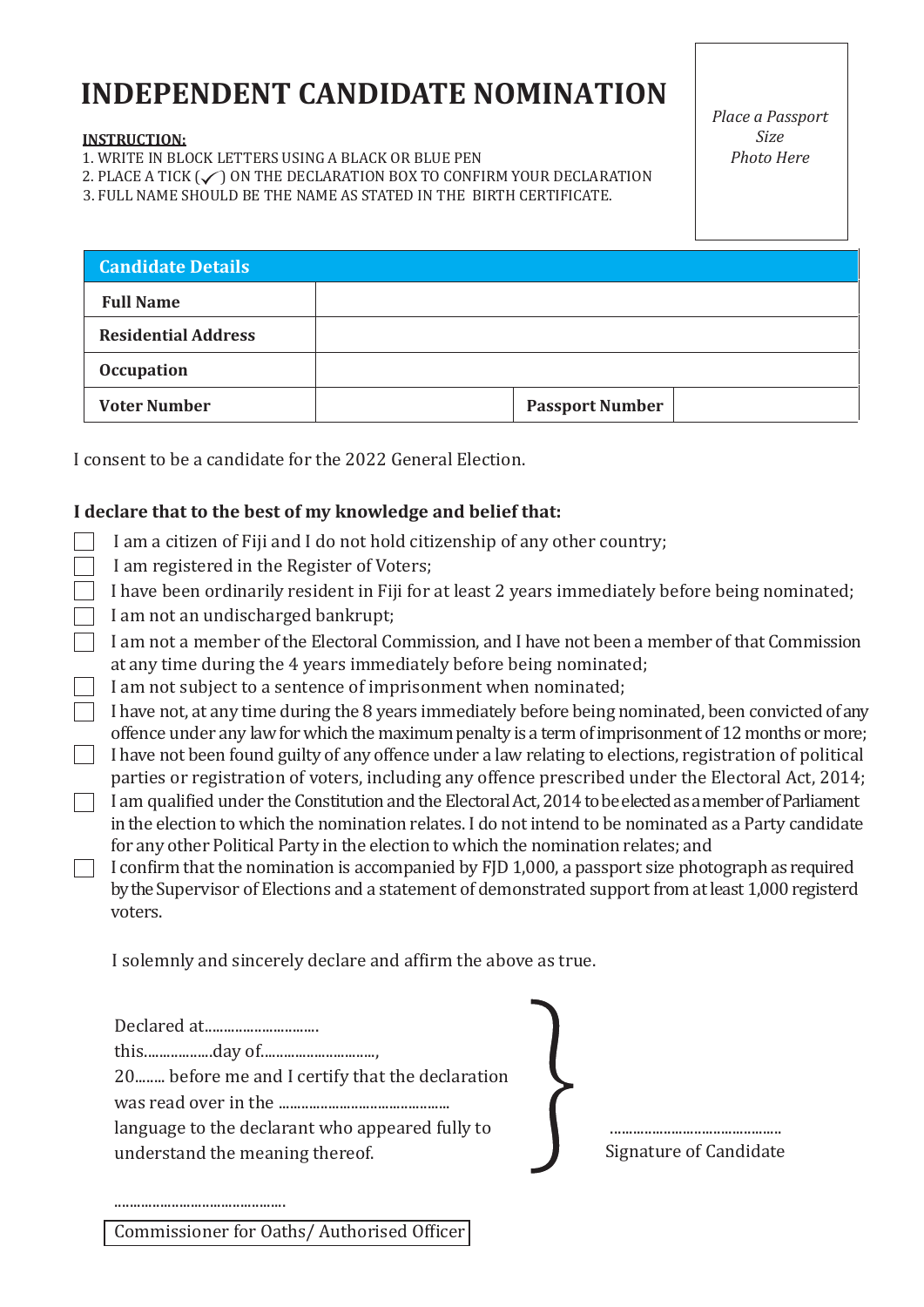| <b>Personal Candidate Details</b> (not for public display) |                            |  |
|------------------------------------------------------------|----------------------------|--|
| <b>Phone Number:</b>                                       | Mobile:                    |  |
| Email:                                                     | <b>Alternative Mobile:</b> |  |
| Address for service of<br>documents :                      |                            |  |

| <b>FEO Official</b> | <b>Date &amp; Time Received</b> | <b>Accepted/Rejected</b> |
|---------------------|---------------------------------|--------------------------|
|                     |                                 |                          |